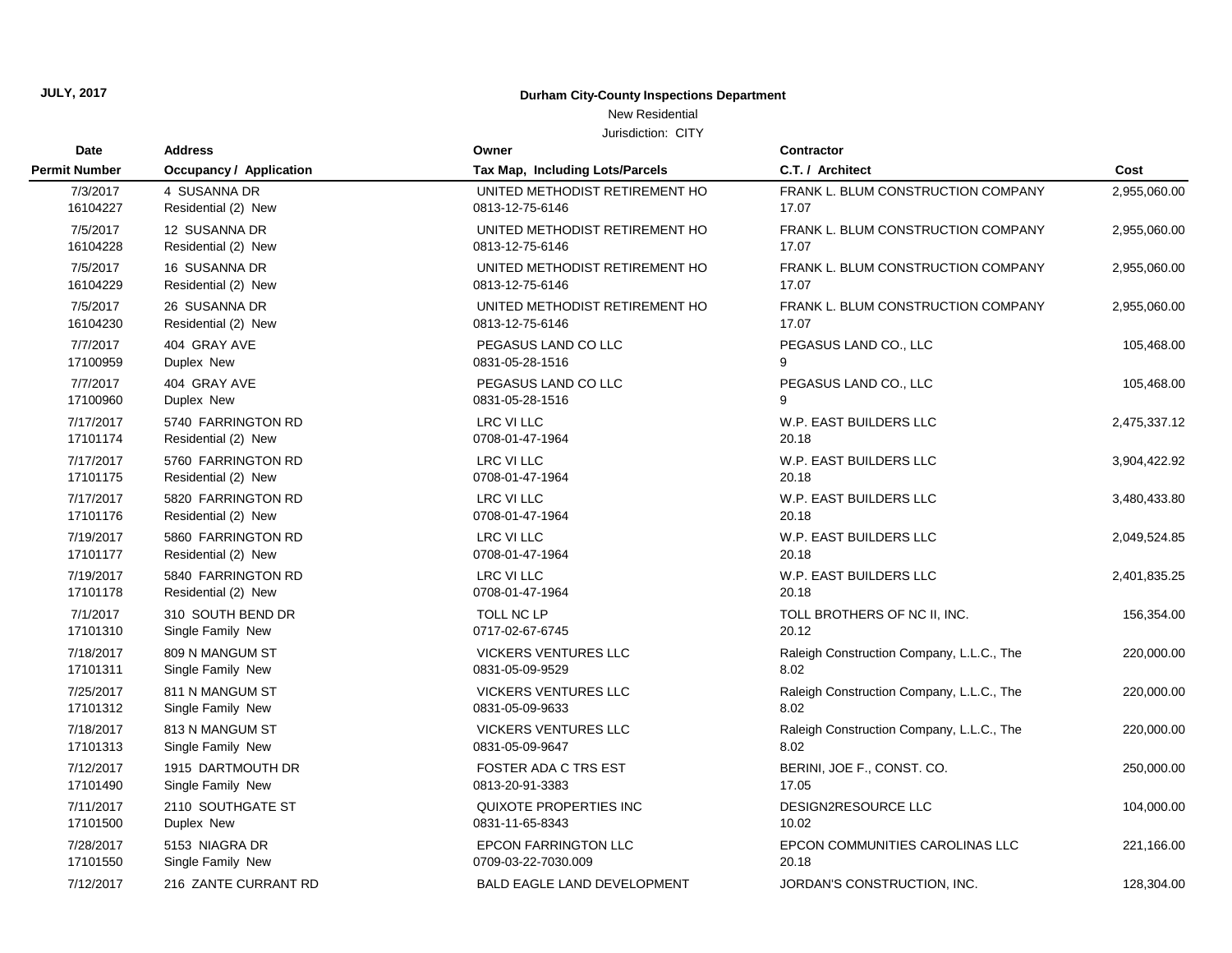# New Residential

| Date          | <b>Address</b>                 | Owner                              | <b>Contractor</b>           |              |
|---------------|--------------------------------|------------------------------------|-----------------------------|--------------|
| Permit Number | <b>Occupancy / Application</b> | Tax Map, Including Lots/Parcels    | C.T. / Architect            | Cost         |
| 17101725      | Townhouse New                  | 0739-02-79-9137                    | 20.14                       |              |
| 7/12/2017     | 218 ZANTE CURRANT RD           | <b>BALD EAGLE LAND DEVELOPMENT</b> | JORDAN'S CONSTRUCTION, INC. | 133,518.00   |
| 17101726      | <b>Townhouse New</b>           | 0739-02-79-9220                    | 20.14                       |              |
| 7/12/2017     | 220 ZANTE CURRANT RD           | BALD EAGLE LAND DEVELOPMENT        | JORDAN'S CONSTRUCTION, INC. | 133,518.00   |
| 17101727      | <b>Townhouse New</b>           | 0739-02-79-9223                    | 20.14                       |              |
| 7/12/2017     | 222 ZANTE CURRANT RD           | BALD EAGLE LAND DEVELOPMENT        | JORDAN'S CONSTRUCTION, INC. | 150,744.00   |
| 17101728      | Townhouse New                  | 0739-02-79-9225                    | 20.14                       |              |
| 7/12/2017     | 224 ZANTE CURRANT RD           | <b>BALD EAGLE LAND DEVELOPMENT</b> | JORDAN'S CONSTRUCTION, INC. | 150,744.00   |
| 17101729      | Townhouse New                  | 0739-02-79-9218                    | 20.14                       |              |
| 7/12/2017     | 226 ZANTE CURRANT RD           | BALD EAGLE LAND DEVELOPMENT        | JORDAN'S CONSTRUCTION, INC. | 151,140.00   |
| 17101730      | Townhouse New                  | 0739-02-79-9311                    | 20.14                       |              |
| 7/3/2017      | 1207 SCOUT DR                  | THAYER INVESTMENTS INC             | Thayer Homes, Inc.          | 164,142.00   |
| 17101791      | Single Family New              | 0821-20-82-1355                    | 13.01                       |              |
| 7/3/2017      | 605 N ELIZABETH ST             | THAYER INVESTMENTS INC             | Thayer Homes, Inc.          | 223,938.00   |
| 17101792      | Single Family New              | 0831-05-28-2143                    | q                           |              |
| 7/1/2017      | 6524 HERNDON RD                | BOEHME-HERNANDEZ ANDREA LEA        | Carlos Hernandez            | 373,494.00   |
| 17101903      | Single Family New              | 0728-03-13-0427                    | 20.12                       |              |
| 7/17/2017     | 1208 CLARENDON ST              | P&G CONSTRUCTION COMPANY INC       | P & G CONSTRUCTION CO, INC. | 131,604.00   |
| 17101932      | Single Family New              | 0822-10-45-3379                    | 3.01                        |              |
| 7/20/2017     | 5840 FARRINGTON RD             | <b>LRC VI LLC</b>                  | W.P. EAST BUILDERS LLC      | 3,202,446.99 |
| 17101940      | Residential (2) New            | 0708-01-47-1964                    | 20.18                       |              |
| 7/20/2017     | 5840 FARRINGTON RD             | LRC VI LLC                         | W.P. EAST BUILDERS LLC      | 3,202,446.99 |
| 17101942      | Residential (2) New            | 0708-01-47-1964                    | 20.18                       |              |
| 7/20/2017     | 5840 FARRINGTON RD             | LRC VI LLC                         | W.P. EAST BUILDERS LLC      | 3,202,446.99 |
| 17101943      | Residential (2) New            | 0708-01-47-1964                    | 20.18                       |              |
| 7/1/2017      | 5 BONSACK CT                   | CALATLANTIC GROUP INC              | CALATLANTIC GROUP, INC.     | 260,700.00   |
| 17101956      | Single Family New              | 0850-03-00-0927                    | 18.05                       |              |
| 7/1/2017      | 1203 GREAT EGRET WAY           | SHENANDOAH HOMES LLC               | Shenandoah Homes LLC        | 202,092.00   |
| 17101960      | Townhouse New                  | 0717-01-28-2979                    | 20.12                       |              |
| 7/1/2017      | 1205 GREAT EGRET WAY           | SHENANDOAH HOMES LLC               | Shenandoah Homes LLC        | 205,590.00   |
| 17101961      | <b>Townhouse New</b>           | 0717-01-28-2949                    | 20.12                       |              |
| 7/1/2017      | 1207 GREAT EGRET WAY           | SHENANDOAH HOMES LLC               | Shenandoah Homes LLC        | 202,554.00   |
| 17101962      | <b>Townhouse New</b>           | 0717-01-28-2929                    | 20.12                       |              |
| 7/1/2017      | 1209 GREAT EGRET WAY           | SHENANDOAH HOMES LLC               | Shenandoah Homes LLC        | 202,554.00   |
| 17101963      | Townhouse New                  | 0717-01-28-1999                    | 20.12                       |              |
| 7/12/2017     | 1210 STEINBECK DR              | AVH BETHPAGE LLC                   | AVH CAROLINAS, LLC.         | 285,516.00   |
| 17101971      | Single Family New              | 0748-04-94-9017                    | 20.14                       |              |

| ermit Number          | <b>Occupancy / Application</b>         |
|-----------------------|----------------------------------------|
| 17101725              | <b>Townhouse New</b>                   |
| 7/12/2017             | 218 ZANTE CURRANT RD                   |
| 17101726              | Townhouse New                          |
| 7/12/2017             | 220 ZANTE CURRANT RD                   |
| 17101727              | Townhouse New                          |
| 7/12/2017<br>17101728 | 222 ZANTE CURRANT RD<br>Townhouse New  |
| 7/12/2017             | 224 ZANTE CURRANT RD                   |
| 17101729              | Townhouse New                          |
| 7/12/2017             | 226 ZANTE CURRANT RD                   |
| 17101730              | Townhouse New                          |
| 7/3/2017              | 1207 SCOUT DR                          |
| 17101791              | Single Family New                      |
| 7/3/2017              | 605 N ELIZABETH ST                     |
| 17101792              | Single Family New                      |
| 7/1/2017<br>17101903  | 6524 HERNDON RD<br>Single Family New   |
| 7/17/2017             | 1208 CLARENDON ST                      |
| 17101932              | Single Family New                      |
| 7/20/2017             | 5840 FARRINGTON RD                     |
| 17101940              | Residential (2) New                    |
| 7/20/2017             | 5840 FARRINGTON RD                     |
| 17101942              | Residential (2) New                    |
| 7/20/2017             | 5840 FARRINGTON RD                     |
| 17101943              | Residential (2) New                    |
| 7/1/2017<br>17101956  | 5 BONSACK CT<br>Single Family New      |
| 7/1/2017              | 1203 GREAT EGRET WAY                   |
| 17101960              | <b>Townhouse New</b>                   |
| 7/1/2017              | 1205 GREAT EGRET WAY                   |
| 17101961              | Townhouse New                          |
| 7/1/2017              | 1207 GREAT EGRET WAY                   |
| 17101962              | Townhouse New                          |
| 7/1/2017              | 1209 GREAT EGRET WAY                   |
| 17101963              | Townhouse New                          |
| 7/12/2017<br>17101971 | 1210 STEINBECK DR<br>Single Family New |
|                       |                                        |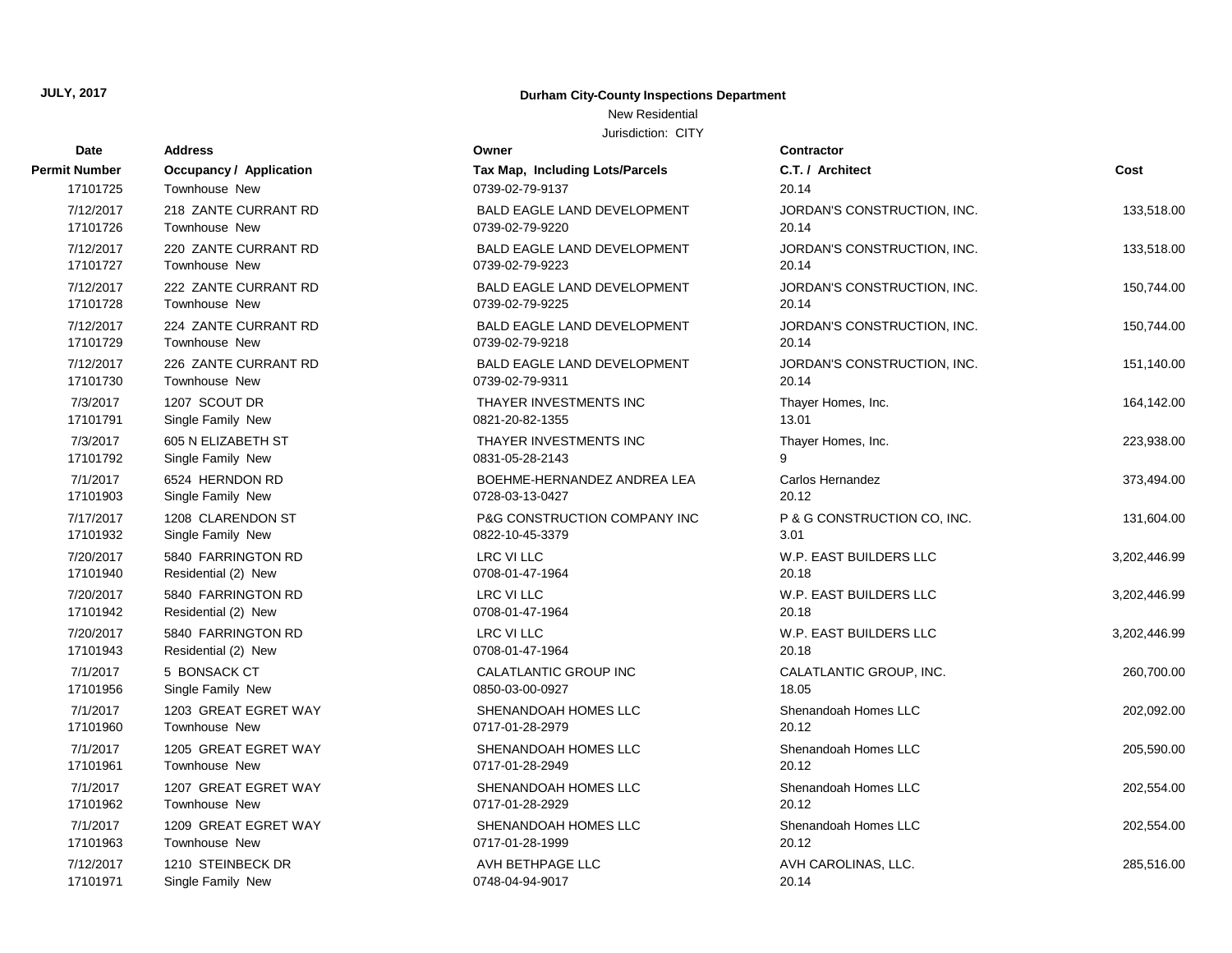# New Residential

| Date          | <b>Address</b>                 | Owner                           | <b>Contractor</b>                      |              |
|---------------|--------------------------------|---------------------------------|----------------------------------------|--------------|
| Permit Number | <b>Occupancy / Application</b> | Tax Map, Including Lots/Parcels | C.T. / Architect                       | Cost         |
| 7/11/2017     | 1606 CAPSTONE DR               | MERITAGE HOMES OF THE           | Meritage Homes of the Carolinas, Inc.  | 234,564.00   |
| 17101973      | Single Family New              | 0717-04-61-9305                 | 20.12                                  |              |
| 7/12/2017     | 103 W ENTERPRISE ST            | DAVIS LEONARD E JR              | Thayer Homes, Inc.                     | 181,760.00   |
| 17101976      | Single Family New              | 0821-16-83-2034                 | 12.01                                  |              |
| 7/8/2017      | 1015 MIRBECK LN                | PULTE HOME COMPANY LLC          | Pulte Home Company, LLC                | 141,966.00   |
| 17101991      | <b>Townhouse New</b>           | 0728-04-54-1908                 | 20.14                                  |              |
| 7/8/2017      | 1017 MIRBECK LN                | PULTE HOME COMPANY LLC          | Pulte Home Company, LLC                | 138,666.00   |
| 17101992      | <b>Townhouse New</b>           | 0728-04-55-1012                 | 20.14                                  |              |
| 7/8/2017      | 1019 MIRBECK LN                | PULTE HOME COMPANY LLC          | Pulte Home Company, LLC                | 148,896.00   |
| 17101993      | <b>Townhouse New</b>           | 0728-02-55-1014                 | 20.14                                  |              |
| 7/8/2017      | 1021 MIRBECK LN                | PULTE HOME COMPANY LLC          | Pulte Home Company, LLC                | 138,336.00   |
| 17101994      | <b>Townhouse New</b>           | 0728-02-55-1027                 | 20.14                                  |              |
| 7/10/2017     | 1111 ROCKETCRESS DR            | PULTE HOME COMPANY LLC          | Pulte Home Company, LLC                | 130,000.00   |
| 17101996      | Townhouse New                  | 0728-04-44-9783                 | 20.14                                  |              |
| 7/10/2017     | 1113 ROCKETCRESS DR            | PULTE HOME COMPANY LLC          | Pulte Home Company, LLC                | 130,000.00   |
| 17101997      | Townhouse New                  | 0728-03-44-9764                 | 20.14                                  |              |
| 7/10/2017     | 1115 ROCKETCRESS DR            | PULTE HOME COMPANY LLC          | Pulte Home Company, LLC                | 130,000.00   |
| 17101998      | <b>Townhouse New</b>           | 0728-03-44-9745                 | 20.14                                  |              |
| 7/10/2017     | 1117 ROCKETCRESS DR            | PULTE HOME COMPANY LLC          | Pulte Home Company, LLC                | 130,000.00   |
| 17101999      | <b>Townhouse New</b>           | 0728-03-44-9715                 | 20.14                                  |              |
| 7/1/2017      | 1005 NORTHAMPTON RD            | <b>B WALLACE DESIGN AND</b>     | WALLACE, B. DESIGN & CONSTRUCTION      | 287,232.00   |
| 17102019      | Single Family New              | 0810-17-01-7140                 | 20.16                                  |              |
| 7/3/2017      | 1722 WYNN RD                   | VAZQUEZ JESUS MANUEL SALAZAR    | Jesus Manuel Salazar Vazquez           | 174,240.00   |
| 17102037      | Single Family New              | 0739-01-38-9757                 | 20.10                                  |              |
| 7/3/2017      | 1315 TUCKER ST                 | SPIER INVESTMENTS LLC           | Gallivan Home Builders, Inc.           | 245,000.00   |
| 17102038      | Single Family New              | 0831-06-29-6411                 | 9                                      |              |
| 7/20/2017     | 5860 FARRINGTON RD             | <b>LRC VI LLC</b>               | W.P. EAST BUILDERS LLC                 | 2,049,524.85 |
| 17102046      | Residential (2) New            | 0708-01-47-1964                 | 20.18                                  |              |
| 7/1/2017      | 403 CANAL ST                   | EQUITY TRUST COMPANY CUSTODIAN  | Hollie Branch Homes, L.L.C.            | 110,000.00   |
| 17102110      | Single Family New              | 0831-05-18-6436                 | 9                                      |              |
| 7/10/2017     | 1803 NELLORA LN                | <b>BEAZER HOMES LLC</b>         | BEAZER HOMES CORP.                     | 192,522.00   |
| 17102111      | Single Family New              | 0850-02-86-7769                 | 18.05                                  |              |
| 7/18/2017     | 1911 BRODGEN LN                | <b>GHD-BRIGHTLEAF LLC</b>       | Ryan Builders-North Carolina, LLC, Dan | 192,786.00   |
| 17102117      | Single Family New              | 199241-PP13373                  | 18.05                                  |              |
| 7/8/2017      | 114 STERLING CHAPEL WAY        | JEN NORTH CAROLINA 4 LLC        | Weekley Homes, L.P.                    | 212,058.00   |
| 17102182      | Single Family New              | 0707-01-17-9317                 | 20.12                                  |              |
| 7/8/2017      | 1002 FARGO ST                  | MF DEVELOPMENT LLC              | TREVEL CONSTRUCTION CORPORATION        | 171,996.00   |

| rmit Number           | <b>Occupancy / Application</b>    |
|-----------------------|-----------------------------------|
| 7/11/2017             | 1606 CAPSTONE DR                  |
| 17101973              | Single Family New                 |
| 7/12/2017             | 103 W ENTERPRISE ST               |
| 17101976              | Single Family New                 |
| 7/8/2017              | 1015 MIRBECK LN                   |
| 17101991              | Townhouse New                     |
| 7/8/2017              | 1017 MIRBECK LN                   |
| 17101992              | Townhouse New                     |
| 7/8/2017              | 1019 MIRBECK LN                   |
| 17101993              | Townhouse New                     |
| 7/8/2017<br>17101994  | 1021 MIRBECK LN<br>Townhouse New  |
| 7/10/2017             | 1111 ROCKETCRESS DR               |
| 17101996              | Townhouse New                     |
| 7/10/2017             | 1113 ROCKETCRESS DR               |
| 17101997              | Townhouse New                     |
| 7/10/2017             | 1115 ROCKETCRESS DR               |
| 17101998              | Townhouse New                     |
| 7/10/2017             | 1117 ROCKETCRESS DR               |
| 17101999              | <b>Townhouse New</b>              |
| 7/1/2017              | 1005 NORTHAMPTON RD               |
| 17102019              | Single Family New                 |
| 7/3/2017              | 1722 WYNN RD                      |
| 17102037              | Single Family New                 |
| 7/3/2017              | 1315 TUCKER ST                    |
| 17102038              | Single Family New                 |
| 7/20/2017<br>17102046 | 5860 FARRINGTON RD                |
|                       | Residential (2) New               |
| 7/1/2017<br>17102110  | 403 CANAL ST<br>Single Family New |
| 7/10/2017             | 1803 NELLORA LN                   |
| 17102111              | Single Family New                 |
| 7/18/2017             | 1911 BRODGEN LN                   |
| 17102117              | Single Family New                 |
| 7/8/2017              | 114 STERLING CHAPEL W/            |
| 17102182              | Single Family New                 |
| 7/8/2017              | 1002 EARGO ST                     |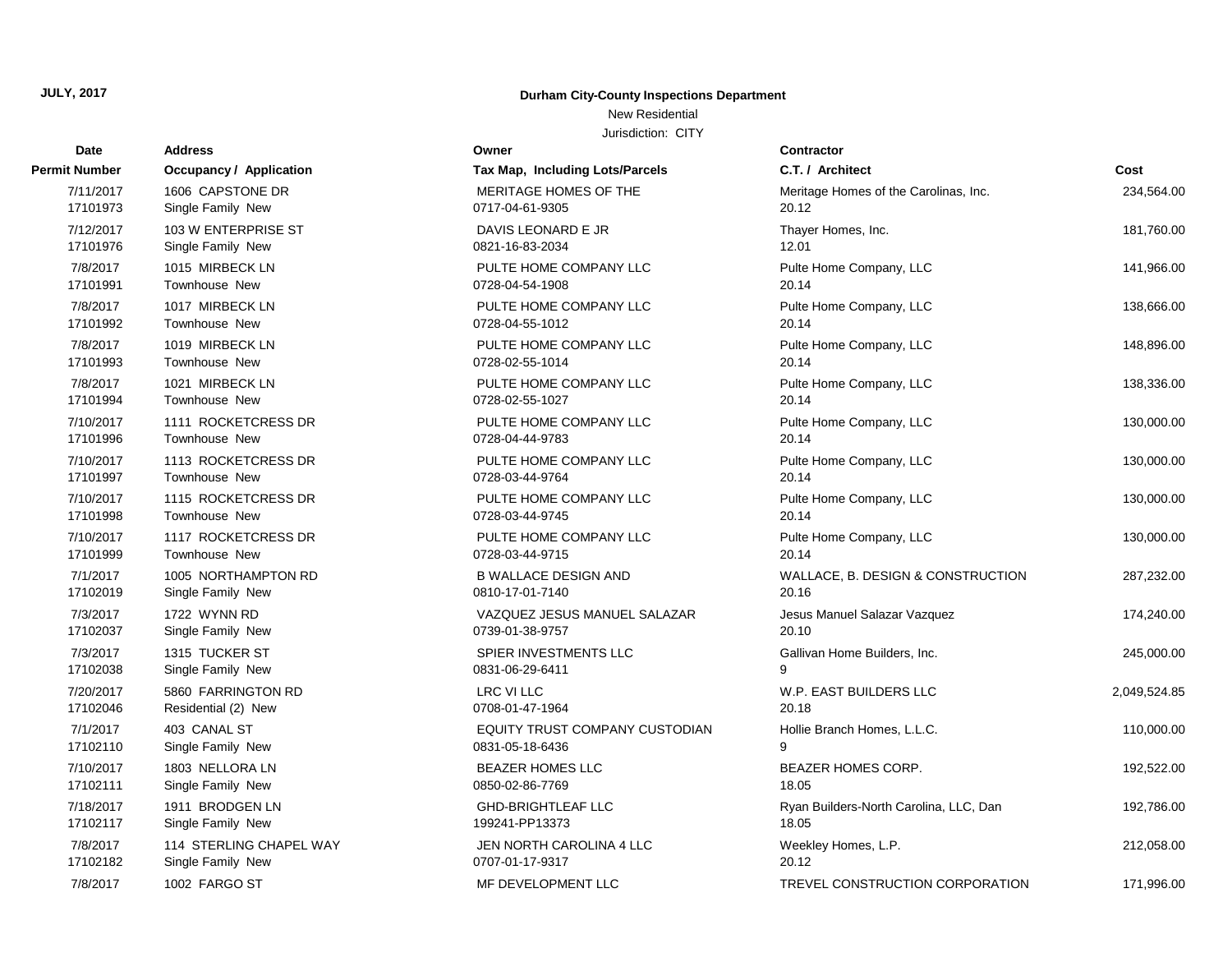### New Residential

Jurisdiction: CITY

| Date          | <b>Address</b>                 | Owner                           | Contractor                                |            |
|---------------|--------------------------------|---------------------------------|-------------------------------------------|------------|
| Permit Number | <b>Occupancy / Application</b> | Tax Map, Including Lots/Parcels | C.T. / Architect                          | Cost       |
| 17102188      | Single Family New              | 0821-15-73-3128                 | 12.01                                     |            |
| 7/3/2017      | 1222 CATCH FLY LN              | MERITAGE HOMES OF THE           | Meritage Homes of the Carolinas, Inc.     | 162,060.00 |
| 17102190      | Townhouse New                  | 0728-04-54-0022                 | 20.13                                     |            |
| 7/3/2017      | 1224 CATCH FLY LN              | MERITAGE HOMES OF THE           | Meritage Homes of the Carolinas, Inc.     | 105,720.00 |
| 17102191      | Townhouse New                  | 0728-04-54-0051                 | 20.13                                     |            |
| 7/3/2017      | 1226 CATCH FLY LN              | MERITAGE HOMES OF THE           | Meritage Homes of the Carolinas, Inc.     | 131,760.00 |
| 17102192      | Townhouse New                  | 0728-04-54-0070                 | 20.13                                     |            |
| 7/3/2017      | 1228 CATCH FLY LN              | MERITAGE HOMES OF THE           | Meritage Homes of the Carolinas, Inc.     | 168,300.00 |
| 17102193      | Townhouse New                  | 0728-04-53-1909                 | 20.13                                     |            |
| 7/25/2017     | 1105 GEARWOOD AVE              | <b>MORRIS GAVIN A</b>           | NORTH CAROLINA EXTERIORS LLC              | 187,000.00 |
| 17102200      | Single Family New              | 0831-06-38-0485                 | 9                                         |            |
| 7/17/2017     | 311 ROCHE DR                   | <b>WBTH LLC</b>                 | Ryan Homes and/or NV Homes NVR, Inc., T/A | 183,216.00 |
| 17102213      | Townhouse New                  | 0758-01-17-9559                 | 20.14                                     |            |
| 7/17/2017     | 313 ROCHE DR                   | <b>WBTH LLC</b>                 | Ryan Homes and/or NV Homes NVR, Inc., T/A | 183,216.00 |
| 17102214      | Townhouse New                  | 0758-01-17-9557                 | 20.14                                     |            |
| 7/17/2017     | 315 ROCHE DR                   | <b>WBTH LLC</b>                 | Ryan Homes and/or NV Homes NVR, Inc., T/A | 184,470.00 |
| 17102215      | Townhouse New                  | 0758-01-17-9554                 | 20.14                                     |            |
| 7/17/2017     | 317 ROCHE DR                   | <b>WBTH LLC</b>                 | Ryan Homes and/or NV Homes NVR, Inc., T/A | 183,216.00 |
| 17102216      | Townhouse New                  | 0758-01-17-9552                 | 20.14                                     |            |
| 7/28/2017     | 9 ARROWWOOD CT                 | <b>CIMARRON CAPITAL INC</b>     | CIMARRON CAPITAL, INC.                    | 282,084.00 |
| 17102251      | Single Family New              | 0846-01-36-7082                 | 21                                        |            |
| 7/3/2017      | <b>1421 SOUTHPOINT TRL</b>     | CALATLANTIC GROUP INC           | CALATLANTIC GROUP, INC.                   | 187,836.00 |
| 17102254      | Townhouse New                  | 0717-01-28-0792                 | 20.12                                     |            |
| 7/3/2017      | 1423 SOUTHPOINT TRL            | CALATLANTIC GROUP INC           | CALATLANTIC GROUP, INC.                   | 155,958.00 |
| 17102255      | Townhouse New                  | 0717-01-28-0762                 | 20.12                                     |            |
| 7/3/2017      | 1425 SOUTHPOINT TRL            | CALATLANTIC GROUP INC           | CALATLANTIC GROUP, INC.                   | 183,216.00 |
| 17102256      | Townhouse New                  | 0717-01-28-0742                 | 20.12                                     |            |
| 7/3/2017      | 1427 SOUTHPOINT TRL            | CALATLANTIC GROUP INC           | CALATLANTIC GROUP, INC.                   | 181,434.00 |
| 17102257      | Townhouse New                  | 0717-01-28-0713                 | 20.12                                     |            |
| 7/3/2017      | 1804 NELLORA LN                | <b>BEAZER HOMES LLC</b>         | BEAZER HOMES CORP.                        | 200,442.00 |
| 17102292      | Single Family New              | 0850-02-86-8601                 | 18.05                                     |            |
| 7/20/2017     | 1106 BIG SPRING CIR            | LEVEL CAROLINA HOMES LLC        | Level Carolina Homes, LLC                 | 177,144.00 |
| 17102293      | Single Family New              | 0850-04-82-3752                 | 18.05                                     |            |
| 7/14/2017     | 1119 E ROSEDALE CREEK DR       | PULTE HOME COMPANY LLC          | Pulte Home Company, LLC                   | 129,492.00 |
| 17102306      | Single Family New              | 0769-04-42-9474                 | 19                                        |            |
| 7/3/2017      | 1118 MEADOW WOOD DR            | MUNGO HOMES OF NORTH CAROLINA   | Mungo Homes of North Carolina, Inc.       | 189,420.00 |
| 17102308      | Single Family New              | 0830-04-60-6895                 | 20.14                                     |            |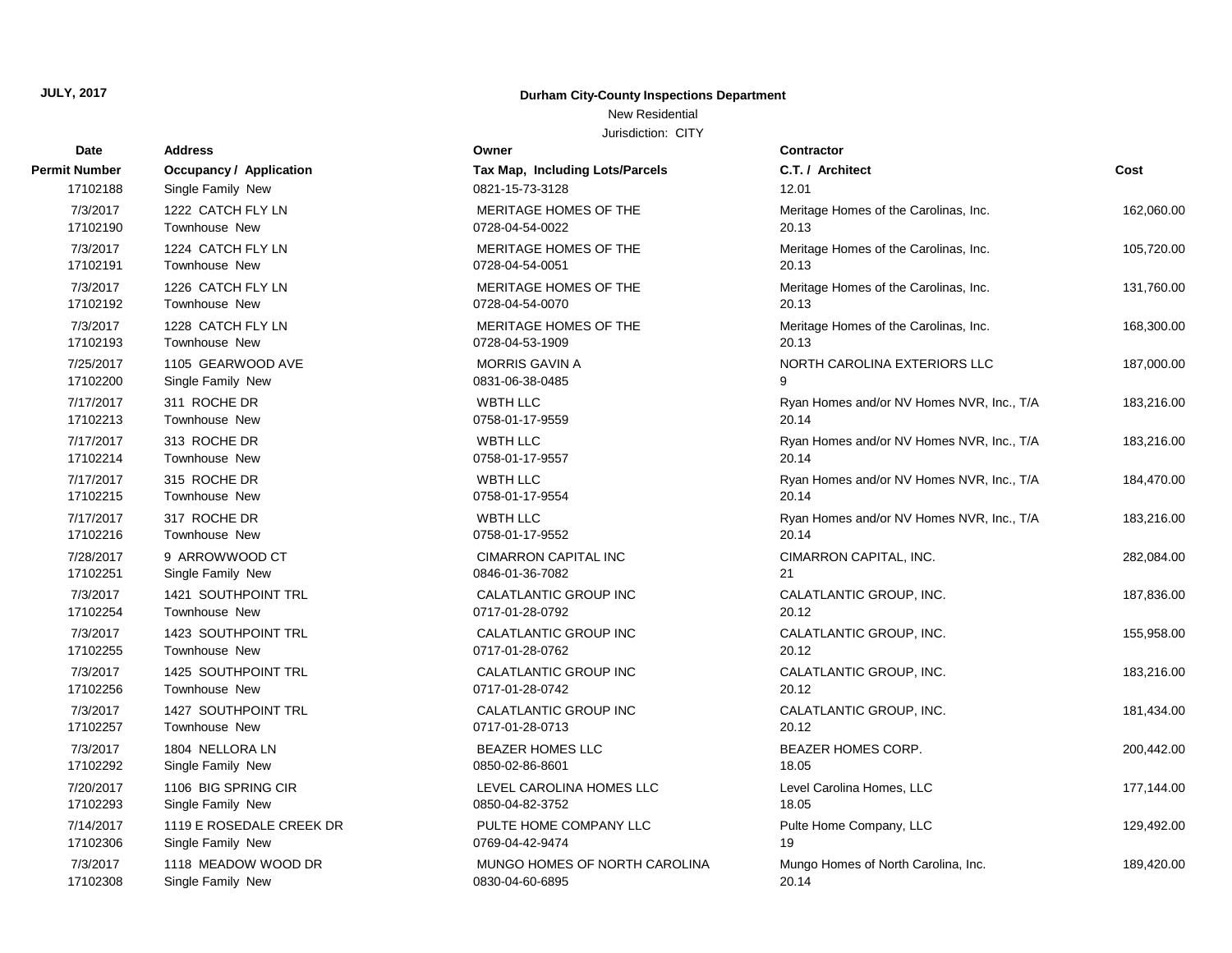## New Residential

| Date                  | <b>Address</b>                           | Owner                                 | Contractor                          |            |
|-----------------------|------------------------------------------|---------------------------------------|-------------------------------------|------------|
| Permit Number         | Occupancy / Application                  | Tax Map, Including Lots/Parcels       | C.T. / Architect                    | Cost       |
| 7/3/2017              | 109 ROUNDTABLE PL                        | <b>GHD-STERLING LLC</b>               | True Homes, LLC                     | 172,392.00 |
| 17102310              | Single Family New                        | 0747-02-89-3587                       | 20.14                               |            |
| 7/28/2017             | 203 EXPLORER DR                          | <b>GHD-STERLING LLC</b>               | True Homes, LLC                     | 173,976.00 |
| 17102311              | <b>Townhouse New</b>                     | 0747-02-99-3802                       | 20.14                               |            |
| 7/28/2017             | 205 EXPLORER DR                          | <b>GHD-STERLING LLC</b>               | True Homes, LLC                     | 173,976.00 |
| 17102312              | <b>Townhouse New</b>                     | 0747-02-99-2799                       | 20.14                               |            |
| 7/28/2017             | 207 EXPLORER DR                          | <b>GHD-STERLING LLC</b>               | True Homes, LLC                     | 173,976.00 |
| 17102313              | <b>Townhouse New</b>                     | 0747-02-99-2787                       | 20.14                               |            |
| 7/28/2017             | 209 EXPLORER DR                          | <b>GHD-STERLING LLC</b>               | True Homes, LLC                     | 173,976.00 |
| 17102314              | <b>Townhouse New</b>                     | 0747-02-99-2774                       | 20.14                               |            |
| 7/28/2017             | 211 EXPLORER DR                          | <b>GHD-STERLING LLC</b>               | True Homes, LLC                     | 173,976.00 |
| 17102315              | Townhouse New                            | 0838-04-62-6319                       | 21                                  |            |
| 7/3/2017              | 110 HISTORY PL                           | <b>GHD-STERLING LLC</b>               | True Homes, LLC                     | 190,740.00 |
| 17102334              | Single Family New                        | 0747-02-89-2641                       | 20.14                               |            |
| 7/3/2017              | 110 FORTRESS DR                          | <b>GHD-STERLING LLC</b>               | True Homes, LLC                     | 219,846.00 |
| 17102335              | Single Family New                        | 0747-02-89-6562                       | 20.14                               |            |
| 7/3/2017              | 1122 MEADOW WOOD DR                      | MUNGO HOMES OF NORTH CAROLINA         | Mungo Homes of North Carolina, Inc. | 170,214.00 |
| 17102350              | Single Family New                        | 0830-04-60-7917                       | 20.14                               |            |
| 7/20/2017             | 1106 MEADOW WOOD DR                      | MUNGO HOMES OF NORTH CAROLINA         | Mungo Homes of North Carolina, Inc. | 189,420.00 |
| 17102352              | Single Family New                        | 0830-04-60-6601                       | 20.14                               |            |
| 7/3/2017              | 1015 BIG SPRING CIR                      | LEVEL CAROLINA HOMES LLC              | Level Carolina Homes, LLC           | 292,842.00 |
| 17102354              | Single Family New                        | 0850-04-72-6989                       | 18.05                               |            |
| 7/17/2017             | 608 BELMONT DR                           | HABITAT FOR HUMANITY OF DURHAM        | HABITAT FOR HUMANITY OF DURHAM INC. | 123,882.00 |
| 17102359              | Single Family New                        | 0841-07-58-3309                       | 18.02                               |            |
| 7/17/2017             | 610 BELMONT DR                           | HABITAT FOR HUMANITY OF DURHAM        | HABITAT FOR HUMANITY OF DURHAM INC. | 108,042.00 |
| 17102360              | Single Family New                        | 0841-07-58-3405                       | 18.02                               |            |
| 7/29/2017<br>17102364 | 3010 SHENANDOAH AVE<br>Single Family New | PEGASUS LAND CO LLC<br>128623-PP17504 | PEGASUS LAND CO., LLC               | 136,158.00 |
| 7/3/2017              | 1805 NELLORA LN                          | <b>BEAZER HOMES LLC</b>               | <b>BEAZER HOMES CORP.</b>           | 225,588.00 |
| 17102370              | Single Family New                        | 0850-02-86-8729                       | 18.05                               |            |
| 7/13/2017             | 405 HOLLY BLOSSOM DR                     | <b>LENNAR CAROLINAS LLC</b>           | Lennar Carolinas, LLC               | 224,268.00 |
| 17102381              | Single Family New                        | 0860-01-06-1258                       | 18.05                               |            |
| 7/3/2017              | 307 PIPIT DR                             | PULTE HOME COMPANY LLC                | Pulte Home Company, LLC             | 157,542.00 |
| 17102387              | Single Family New                        | 0769-01-36-6619                       | 19.00                               |            |
| 7/3/2017              | 322 IBIS LN                              | PULTE HOME COMPANY LLC                | Pulte Home Company, LLC             | 229,548.00 |
| 17102388              | Single Family New                        | 0769-01-15-2385                       | 19.00                               |            |
| 7/3/2017              | 619 TUTTLE RD                            | PULTE HOME COMPANY LLC                | Pulte Home Company, LLC             | 182,622.00 |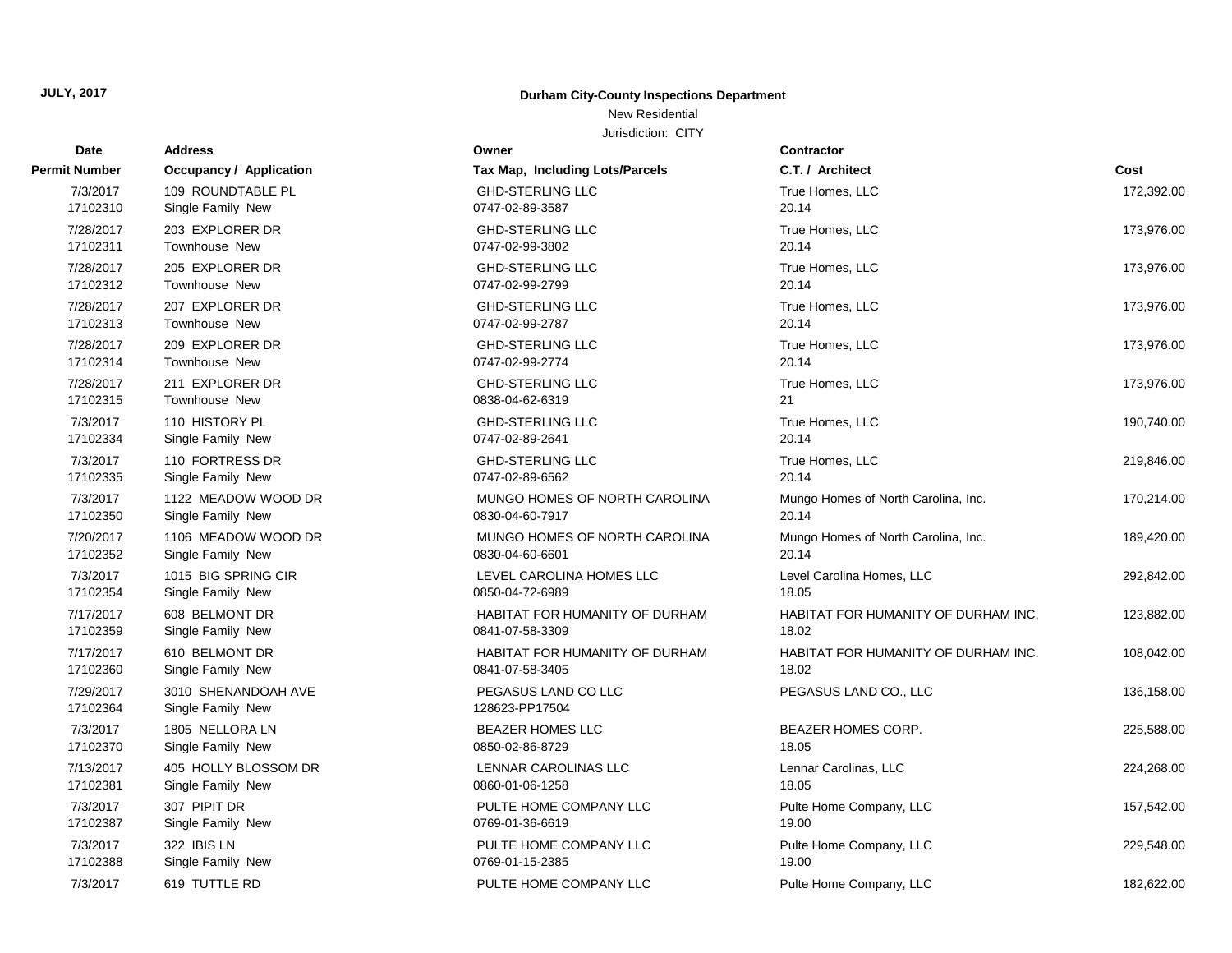#### New Residential

| Date                  | <b>Address</b>                               | Owner                                         | <b>Contractor</b>                     |            |
|-----------------------|----------------------------------------------|-----------------------------------------------|---------------------------------------|------------|
| Permit Number         | <b>Occupancy / Application</b>               | Tax Map, Including Lots/Parcels               | C.T. / Architect                      | Cost       |
| 17102389              | Single Family New                            | 0769-01-06-8815                               | 19.00                                 |            |
| 7/3/2017              | 1119 AXELWOOD LN                             | PULTE HOME COMPANY LLC                        | Pulte Home Company, LLC               | 142,296.00 |
| 17102390              | Single Family New                            | 0769-03-41-4802                               | 19.00                                 |            |
| 7/3/2017              | 1210 ARECA WAY                               | PULTE HOME COMPANY LLC                        | Pulte Home Company, LLC               | 132,990.00 |
| 17102391              | Single Family New                            | 0769-03-42-7110                               | 19.00                                 |            |
| 7/21/2017             | 409 HOLLY BLOSSOM DR                         | LENNAR CAROLINAS LLC                          | Lennar Carolinas, LLC                 | 222,496.00 |
| 17102393              | Single Family New                            | 0860-01-06-0288                               | 18.05                                 |            |
| 7/21/2017             | 410 HOLLY BLOSSOM DR                         | LENNAR CAROLINAS LLC                          | Lennar Carolinas, LLC                 | 231,132.00 |
| 17102394              | Single Family New                            | 0850-01-96-9345                               | 18.05                                 |            |
| 7/3/2017              | 1110 MEADOW WOOD DR                          | MUNGO HOMES OF NORTH CAROLINA                 | Mungo Homes of North Carolina, Inc.   | 178,926.00 |
| 17102405              | Single Family New                            | 0830-04-60-6740                               | 20.14                                 |            |
| 7/3/2017              | 403 HOLLY BLOSSOM DR                         | LENNAR CAROLINAS LLC                          | Lennar Carolinas, LLC                 | 192,984.00 |
| 17102409              | Single Family New                            | 0860-01-06-2239                               | 18.05                                 |            |
| 7/28/2017<br>17102419 | 1908 PATTERSONS MILL RD<br>Single Family New | <b>MREC BRIGHTLEAF LLC</b><br>0840-04-91-7135 | CALATLANTIC GROUP, INC.               | 115,000.00 |
| 7/12/2017             | 1132 KUDZU ST                                | PULTE HOME COMPANY LLC                        | Pulte Home Company, LLC               | 120,912.00 |
| 17102423              | Townhouse New                                | 0728-02-55-0135                               | 20.14                                 |            |
| 7/12/2017             | 1134 KUDZU ST                                | PULTE HOME COMPANY LLC                        | Pulte Home Company, LLC               | 120,912.00 |
| 17102424              | <b>Townhouse New</b>                         | 0728-02-55-0137                               | 20.14                                 |            |
| 7/12/2017             | 1136 KUDZU ST                                | PULTE HOME COMPANY LLC                        | Pulte Home Company, LLC               | 122,100.00 |
| 17102425              | Townhouse New                                | 0728-02-55-0240                               | 20.14                                 |            |
| 7/12/2017             | 1138 KUDZU ST                                | PULTE HOME COMPANY LLC                        | Pulte Home Company, LLC               | 120,912.00 |
| 17102426              | <b>Townhouse New</b>                         | 0728-02-55-0242                               | 20.14                                 |            |
| 7/17/2017             | 1204 CAPSTONE DR                             | MERITAGE HOMES OF THE                         | Meritage Homes of the Carolinas, Inc. | 225,720.00 |
| 17102428              | Single Family New                            | 0717-04-82-7337                               | 20.12                                 |            |
| 7/11/2017             | 5116 GREEN OAK DR                            | RICHARDS WILLIAM D                            | <b>William Richards</b>               | 3,000.00   |
| 17102432              | Single Family New                            | 0824-01-19-7704                               | 16.03                                 |            |
| 7/17/2017             | 1210 CAPSTONE DR                             | MERITAGE HOMES OF THE                         | Meritage Homes of the Carolinas, Inc. | 297,000.00 |
| 17102433              | Single Family New                            | 0717-04-82-5322                               | 20.12                                 |            |
| 7/12/2017             | 25 CURRITUCK LN                              | PULTE HOME COMPANY LLC                        | Pulte Home Company, LLC               | 163,086.00 |
| 17102434              | Single Family New                            | 0769-01-25-1622                               | 19                                    |            |
| 7/12/2017             | 1121 AXELWOOD LN                             | PULTE HOME COMPANY LLC                        | Pulte Home Company, LLC               | 170,000.00 |
| 17102436              | Single Family New                            | 0769-03-41-4717                               | 19                                    |            |
| 7/11/2017             | 211 MALLARD AVE                              | D & L WEDDINGS LLC                            | Moore's Construction, LLC             | 90,000.00  |
| 17102437              | Single Family New                            | 0831-05-18-0202                               | 8.02                                  |            |
| 7/5/2017              | 1035 CAPSTONE DR                             | MERITAGE HOMES OF THE                         | Meritage Homes of the Carolinas, Inc. | 219,384.00 |
| 17102438              | Single Family New                            | 0717-04-92-3543                               | 20.12                                 |            |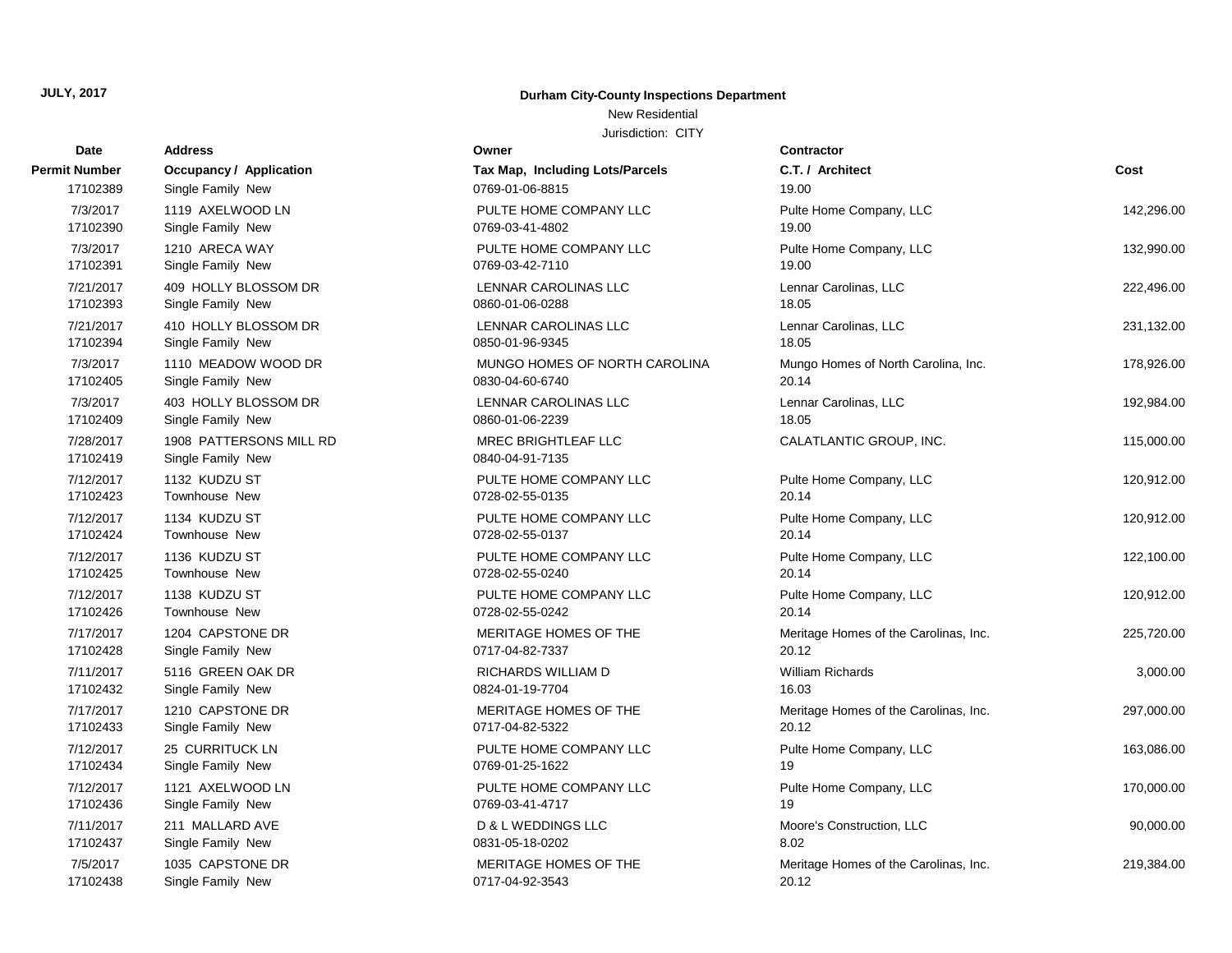Address **Permit Number Occupancy / Application** 

#### **JULY, 2017 Durham City-County Inspections Department**

#### New Residential

| Date                  | <b>Address</b>                                | Owner                                     | <b>Contractor</b>                      |            |
|-----------------------|-----------------------------------------------|-------------------------------------------|----------------------------------------|------------|
| t Number              | <b>Occupancy / Application</b>                | Tax Map, Including Lots/Parcels           | C.T. / Architect                       | Cost       |
| 7/5/2017              | 1039 CAPSTONE DR                              | MERITAGE HOMES OF THE                     | Meritage Homes of the Carolinas, Inc.  | 259,974.00 |
| 17102440              | Single Family New                             | 0717-04-92-2471                           | 20.12                                  |            |
| 7/7/2017              | 1034 BIG SPRING CIR                           | MREC LEVEL BRIGHTLEAF SPRING              | Level Carolina Homes, LLC              | 171,500.00 |
| 17102441              | Single Family New                             | 0850-04-82-2808                           | 18.05                                  |            |
| 7/28/2017             | 3700 GUESS RD                                 | S L FRASHER LLC                           | FRASHER, S.L., LLC                     | 120,000.00 |
| 17102442              | Single Family New                             | 0823-09-17-0232                           | 17.05                                  |            |
| 7/14/2017             | 23 CURRITUCK LN                               | PULTE HOME COMPANY LLC                    | Pulte Home Company, LLC                | 180,642.00 |
| 17102454              | Single Family New                             | 0769-01-25-1507                           | 19                                     |            |
| 7/14/2017<br>17102455 | 1212 E ROSEDALE CREEK DR<br>Single Family New | PULTE HOME COMPANY LLC<br>0821-14-34-0348 | Pulte Home Company, LLC<br>5           | 183,414.00 |
| 7/11/2017             | 919 ADELINE CT                                | DREES COMPANY THE                         |                                        |            |
| 17102460              | Single Family New                             | 0717-02-99-0444                           | THE DREES HOMES COMPANY<br>20.12       | 251,196.00 |
| 7/11/2017             | 2606 TEERMARK LN                              | <b>GHD-BRIGHTLEAF LLC</b>                 | Ryan Builders-North Carolina, LLC, Dan | 173,580.00 |
| 17102461              | Single Family New                             | 0850-03-40-3474                           | 18.05                                  |            |
| 7/28/2017             | 2608 TEERMARK LN                              | DAN RYAN BUILDERS - NORTH                 | Ryan Builders-North Carolina, LLC, Dan | 247,170.00 |
| 17102462              | Single Family New                             | 0850-03-40-4435                           | 18.05                                  |            |
| 7/28/2017             | 2610 TEERMARK LN                              | DAN RYAN BUILDERS - NORTH                 | Ryan Builders-North Carolina, LLC, Dan | 231,660.00 |
| 17102463              | Single Family New                             | 0850-03-40-4497                           | 18.05                                  |            |
| 7/12/2017             | 1104 BYRAM RD                                 | BEAZER HOMES LLC                          | BEAZER HOMES CORP.                     | 170,742.00 |
| 17102473              | Single Family New                             | 0850-02-86-9521                           | 18.05                                  |            |
| 7/24/2017             | 1123 KUDZU ST                                 | PULTE HOME COMPANY LLC                    | Pulte Home Company, LLC                | 129,030.00 |
| 17102479              | Townhouse New                                 | 0728-01-45-8191                           | 20.14                                  |            |
| 7/24/2017             | 1125 KUDZU ST                                 | PULTE HOME COMPANY LLC                    | Pulte Home Company, LLC                | 127,512.00 |
| 17102480              | Townhouse New                                 | 0728-01-45-8194                           | 20.14                                  |            |
| 7/24/2017<br>17102481 | 1127 KUDZU ST<br>Townhouse New                | PULTE HOME COMPANY LLC<br>0728-01-45-9106 | Pulte Home Company, LLC<br>20.14       | 120,912.00 |
|                       |                                               |                                           |                                        |            |
| 7/24/2017<br>17102482 | 1129 KUDZU ST<br><b>Townhouse New</b>         | PULTE HOME COMPANY LLC<br>0728-01-45-9108 | Pulte Home Company, LLC<br>20.14       | 121,836.00 |
| 7/14/2017             | 121 GADWALL LN                                | PULTE HOME COMPANY LLC                    | Pulte Home Company, LLC                | 222,024.00 |
| 17102483              | Single Family New                             | 0769-01-15-6929                           | 19                                     |            |
| 7/14/2017             | 206 KINNAKEET DR                              | LEVEL CAROLINA HOMES LLC                  | Level Carolina Homes, LLC              | 165,264.00 |
| 17102484              | Single Family New                             | 0852-01-45-4842                           | 18.04                                  |            |
| 7/14/2017             | 306 KINNAKEET DR                              | ELD CARDINAL OAKS LLC                     | Level Carolina Homes, LLC              | 165,264.00 |
| 17102488              | Single Family New                             | 0852-01-45-3685                           | 18.04                                  |            |
| 7/20/2017             | 1317 SAN ANTONIO BLVD                         | MREC LEVEL BRIGHTLEAF SPRING              | Level Carolina Homes, LLC              | 210,078.00 |
| 17102489              | Single Family New                             | 0850-04-82-0870                           | 18.05                                  |            |
| 7/28/2017             | 505 OAKWOOD AVE                               | <b>WADE EMILY</b>                         | Crabtree Spaces, LLC, G                | 154,242.00 |
|                       |                                               |                                           |                                        |            |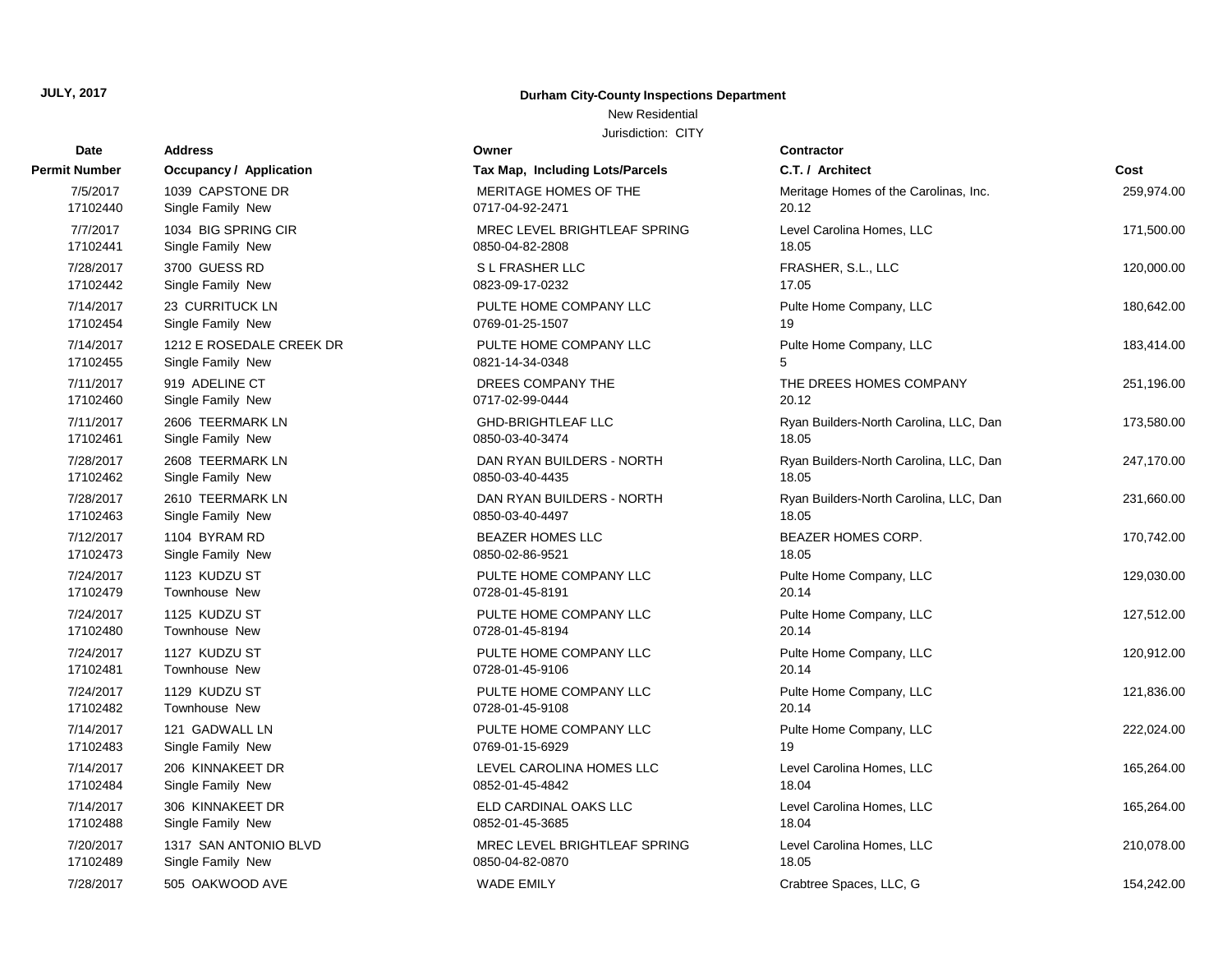## New Residential

| Date                      | <b>Address</b>                                      | Owner                                              | <b>Contractor</b>                   |            |
|---------------------------|-----------------------------------------------------|----------------------------------------------------|-------------------------------------|------------|
| Permit Number<br>17102492 | <b>Occupancy / Application</b><br>Single Family New | Tax Map, Including Lots/Parcels<br>0831-05-17-4613 | C.T. / Architect                    | Cost       |
| 7/24/2017                 | 1116 MEADOW WOOD DR                                 | MUNGO HOMES OF NORTH CAROLINA                      | Mungo Homes of North Carolina, Inc. | 161,634.00 |
| 17102501                  | Single Family New                                   | 0830-04-60-6870                                    | 20.14                               |            |
| 7/17/2017                 | 102 HISTORY PL                                      | <b>GHD-STERLING LLC</b>                            | True Homes, LLC                     | 201,564.00 |
| 17102506                  | Single Family New                                   | 0747-02-89-3338                                    | 20.14                               |            |
| 7/19/2017                 | 203 SOUTH BEND DR                                   | TOLL NC LP                                         | TOLL BROTHERS OF NC II, INC.        | 307,626.00 |
| 17102546                  | Single Family New                                   | 0717-02-77-0168                                    | 20.12                               |            |
| 7/30/2017                 | 1417 SOUTHPOINT TRL                                 | CALATLANTIC GROUP INC                              | CALATLANTIC GROUP, INC.             | 187,638.00 |
| 17102558                  | <b>Townhouse New</b>                                | 0717-01-28-1732                                    | 20.12                               |            |
| 7/30/2017                 | 1415 SOUTHPOINT TRL                                 | CALATLANTIC GROUP INC                              | CALATLANTIC GROUP, INC.             | 190,476.00 |
| 17102559                  | Townhouse New                                       | 0717-01-28-1762                                    | 20.12                               |            |
| 7/30/2017                 | 1413 SOUTHPOINT TRL                                 | CALATLANTIC GROUP INC                              | CALATLANTIC GROUP, INC.             | 190,476.00 |
| 17102560                  | <b>Townhouse New</b>                                | 0717-01-28-1782                                    | 20.12                               |            |
| 7/30/2017                 | 1411 SOUTHPOINT TRL                                 | CALATLANTIC GROUP INC                              | CALATLANTIC GROUP, INC.             | 182,490.00 |
| 17102561                  | Townhouse New                                       | 0717-01-28-2712                                    | 20.12                               |            |
| 7/14/2017                 | 1115 ARECA WAY                                      | PULTE HOME COMPANY LLC                             | Pulte Home Company, LLC             | 152,790.00 |
| 17102563                  | Single Family New                                   | 0769-03-42-8337                                    | 19                                  |            |
| 7/14/2017                 | 1924 PATTERSONS MILL RD                             | CALATLANTIC GROUP INC                              | CALATLANTIC GROUP, INC.             | 224,268.00 |
| 17102565                  | Single Family New                                   | 0850-03-00-1551                                    | 18.05                               |            |
| 7/18/2017                 | 6610 CROWN PKWY                                     | ALFC-PAGE ROAD LLC                                 | AVH CAROLINAS, LLC.                 | 254,166.00 |
| 17102574                  | Single Family New                                   | 0758-03-12-4703                                    | 20.14                               |            |
| 7/27/2017                 | 1015 NICKELBY ST                                    | AVH BETHPAGE LLC                                   | AVH CAROLINAS, LLC.                 | 202,620.00 |
| 17102578                  | Single Family New                                   | 0758-03-04-5114                                    | 20.14                               |            |
| 7/27/2017                 | 108 STERLING CHAPEL WAY                             | JEN NORTH CAROLINA 4 LLC                           | Weekley Homes, L.P.                 | 241,824.00 |
| 17102583                  | Single Family New                                   | 0707-01-27-1414                                    | 20.12                               |            |
| 7/18/2017                 | 7 PREMIER CT                                        | <b>B WALLACE DESIGN &amp;</b>                      | WALLACE, B. DESIGN & CONSTRUCTION   | 181,000.00 |
| 17102598                  | Single Family New                                   | 0739-01-08-5190                                    | 20.10                               |            |
| 7/28/2017                 | 5136 NIAGRA DR                                      | <b>EPCON FARRINGTON LLC</b>                        | EPCON COMMUNITIES CAROLINAS LLC     | 167,178.00 |
| 17102607                  | Single Family New                                   | 0709-03-22-6492.009                                | 20.18                               |            |
| 7/28/2017                 | 5148 NIAGRA DR                                      | <b>EPCON FARRINGTON LLC</b>                        | EPCON COMMUNITIES CAROLINAS LLC     | 159,456.00 |
| 17102609                  | Single Family New                                   | 0709-03-22-6492.003                                | 20.18                               |            |
| 7/20/2017                 | 1104 BIG SPRING CIR                                 | LEVEL CAROLINA HOMES LLC                           | Level Carolina Homes, LLC           | 203,940.00 |
| 17102612                  | Single Family New                                   | 0850-04-82-3715                                    | 18.05                               |            |
| 7/17/2017                 | 106 ROUNDTABLE PL                                   | <b>GHD-STERLING LLC</b>                            | True Homes, LLC                     | 182,688.00 |
| 17102626                  | Single Family New                                   | 0747-02-89-5557                                    | 20.14                               |            |
| 7/17/2017                 | 309 EXCALIBUR DR                                    | TRUE HOMES LLC                                     | True Homes, LLC                     | 192,720.00 |
| 17102628                  | Single Family New                                   | 0757-01-09-1595                                    | 20.14                               |            |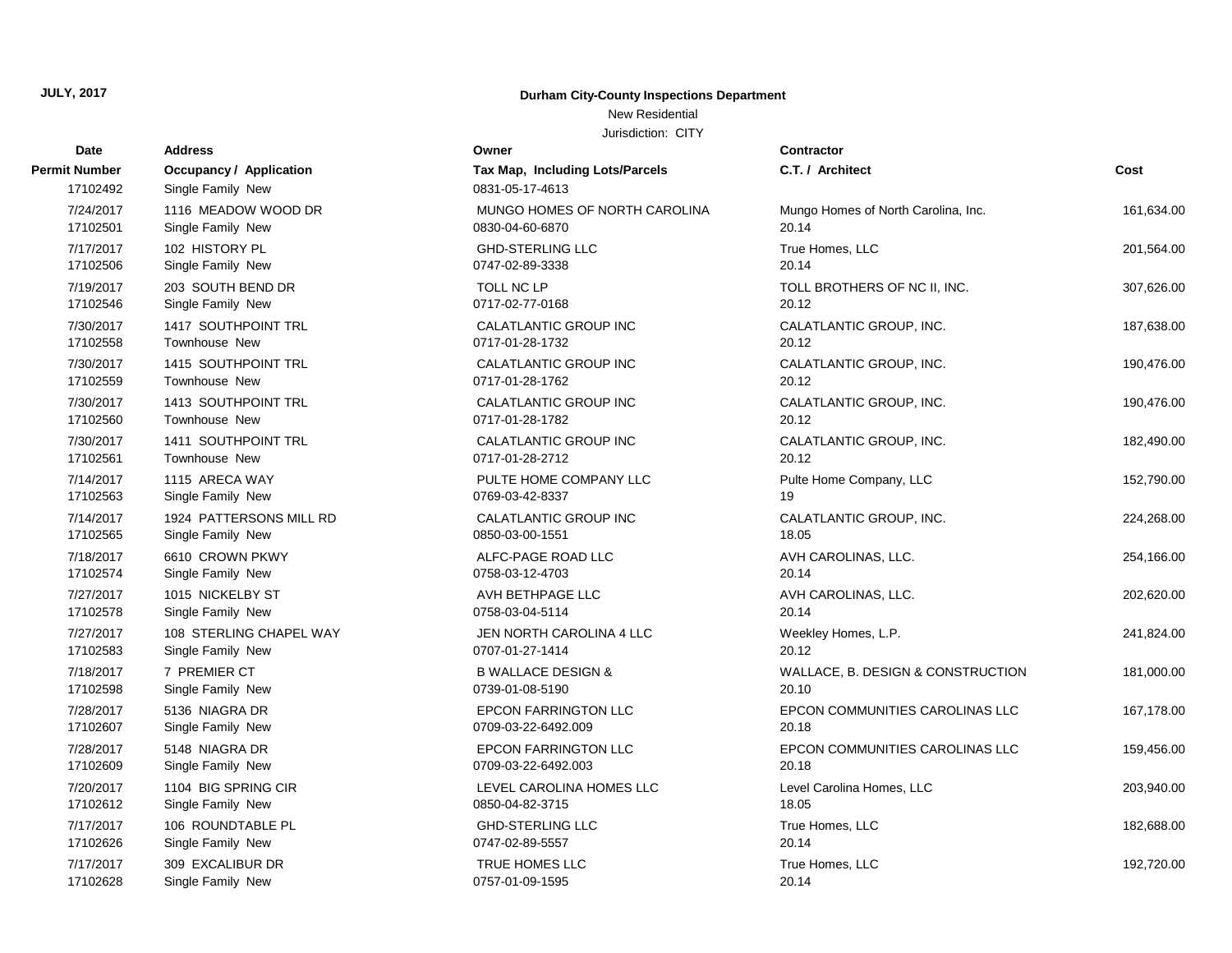# **Date Contractor Address Owner Permit Number Occupancy / Application Tax Map, Including Lots** 17102684 Single Family New 0709-03-22-7030.002 17102683 Single Family New 0709-03-22-6492.010 17102682 Single Family New 0709-03-22-6492.011 17102681 Single Family New 0709-03-22-6492.014 17102668 Single Family New 0717-04-80-3796 17102667 Single Family New 0717-04-80-2711 20.12 17102666 Single Family New 0717-04-80-2572 17102663 Single Family New 0850-03-40-4681 17102652 Single Family New 2012 20:30 0708-01-26-2834 17102651 Single Family New 2012 20:30:20 0708-01-26-3628 17102650 Single Family New 0708-01-26-9733 17102649 Single Family New 2012 20:00 0708-01-26-7871 17102648 Single Family New 2010 2020 2012-26-6796 17102640 Single Family New 0709-03-22-6492.002 17102639 Single Family New 0709-03-22-7030.006 17102637 Single Family New 2012 2020 2020 2020-03-22-6492.004 17102636 Single Family New 07109-03-22-6492.005 17102635 Single Family New 0709-03-22-6492.006

#### **JULY, 2017 Durham City-County Inspections Department**

New Residential

| Dale      | nuuress                 |                                 |                                        |            |
|-----------|-------------------------|---------------------------------|----------------------------------------|------------|
| it Number | Occupancy / Application | Tax Map, Including Lots/Parcels | C.T. / Architect                       | Cost       |
| 7/28/2017 | 5142 NIAGRA DR          | <b>EPCON FARRINGTON LLC</b>     | EPCON COMMUNITIES CAROLINAS LLC        | 222,486.00 |
| 17102635  | Single Family New       | 0709-03-22-6492.006             | 20.18                                  |            |
| 7/28/2017 | 5144 NIAGRA DR          | <b>EPCON FARRINGTON LLC</b>     | EPCON COMMUNITIES CAROLINAS LLC        | 221,166.00 |
| 17102636  | Single Family New       | 0709-03-22-6492.005             | 20.18                                  |            |
| 7/28/2017 | 5146 NIAGRA DR          | <b>EPCON FARRINGTON LLC</b>     | EPCON COMMUNITIES CAROLINAS LLC        | 221,166.00 |
| 17102637  | Single Family New       | 0709-03-22-6492.004             | 20.18                                  |            |
| 7/28/2017 | 5147 NIAGRA DR          | <b>EPCON FARRINGTON LLC</b>     | EPCON COMMUNITIES CAROLINAS LLC        | 209,000.00 |
| 17102639  | Single Family New       | 0709-03-22-7030.006             | 20.18                                  |            |
| 7/28/2017 | 5150 NIAGRA DR          | <b>EPCON FARRINGTON LLC</b>     | EPCON COMMUNITIES CAROLINAS LLC        | 223,014.00 |
| 17102640  | Single Family New       | 0709-03-22-6492.002             | 20.18                                  |            |
| 7/24/2017 | 113 CHAPEL RUN WAY      | <b>WEEKLEY HOMES LLC</b>        | Weekley Homes, L.P.                    | 208,560.00 |
| 17102648  | Single Family New       | 0708-01-26-6796                 | 20.18                                  |            |
| 7/24/2017 | 117 CHAPEL RUN WAY      | <b>WEEKLEY HOMES LLC</b>        | Weekley Homes, L.P.                    | 208,296.00 |
| 17102649  | Single Family New       | 0708-01-26-7871                 | 20.18                                  |            |
| 7/27/2017 | 122 CHAPEL RUN WAY      | <b>WEEKLEY HOMES LLC</b>        | Weekley Homes, L.P.                    | 208,428.00 |
| 17102650  | Single Family New       | 0708-01-26-9733                 | 20.18                                  |            |
| 7/24/2017 | 213 MACY GROVE DR       | SLV NC 2 LLC                    | Weekley Homes, L.P.                    | 191,928.00 |
| 17102651  | Single Family New       | 0708-01-26-3628                 | 20.18                                  |            |
| 7/26/2017 | 218 MACY GROVE DR       | SLV NC 2 LLC                    | Weekley Homes, L.P.                    | 199,626.00 |
| 17102652  | Single Family New       | 0708-01-26-2834                 | 20.18                                  |            |
| 7/28/2017 | 1926 PENNYPACKER LN     | AF-BRIGHTLEAF LLC               | Ryan Builders-North Carolina, LLC, Dan | 255,354.00 |
| 17102663  | Single Family New       | 0850-03-40-4681                 | 18.05                                  |            |
| 7/28/2017 | 112 FILIGREE WAY        | MERITAGE HOMES OF THE           | Meritage Homes of the Carolinas, Inc.  | 324,852.00 |
| 17102666  | Single Family New       | 0717-04-80-2572                 | 20.12                                  |            |
| 7/28/2017 | 117 FILIGREE WAY        | MERITAGE HOMES OF THE           | Meritage Homes of the Carolinas, Inc.  | 198,462.00 |
| 17102667  | Single Family New       | 0717-04-80-2711                 | 20.12                                  |            |
| 7/28/2017 | 120 FILIGREE WAY        | MERITAGE HOMES OF THE           | Meritage Homes of the Carolinas, Inc.  | 290,598.00 |
| 17102668  | Single Family New       | 0717-04-80-3796                 | 20.12                                  |            |
| 7/28/2017 | 5126 NIAGRA DR          | <b>EPCON FARRINGTON LLC</b>     | EPCON COMMUNITIES CAROLINAS LLC        | 222,024.00 |
| 17102681  | Single Family New       | 0709-03-22-6492.014             | 20.18                                  |            |
| 7/28/2017 | 5132 NIAGRA DR          | EPCON FARRINGTON LLC            | EPCON COMMUNITIES CAROLINAS LLC        | 158,862.00 |
| 17102682  | Single Family New       | 0709-03-22-6492.011             | 20.18                                  |            |
| 7/28/2017 | 5134 NIAGRA DR          | <b>EPCON FARRINGTON LLC</b>     | EPCON COMMUNITIES CAROLINAS LLC        | 163,350.00 |
| 17102683  | Single Family New       | 0709-03-22-6492.010             | 20.18                                  |            |
| 7/28/2017 | 5135 NIAGRA DR          | <b>EPCON FARRINGTON LLC</b>     | EPCON COMMUNITIES CAROLINAS LLC        | 150,348.00 |
| 17102684  | Single Family New       | 0709-03-22-7030.002             | 20.18                                  |            |
| 7/28/2017 | 5138 NIAGRA DR          | <b>EPCON FARRINGTON LLC</b>     | EPCON COMMUNITIES CAROLINAS LLC        | 180,246.00 |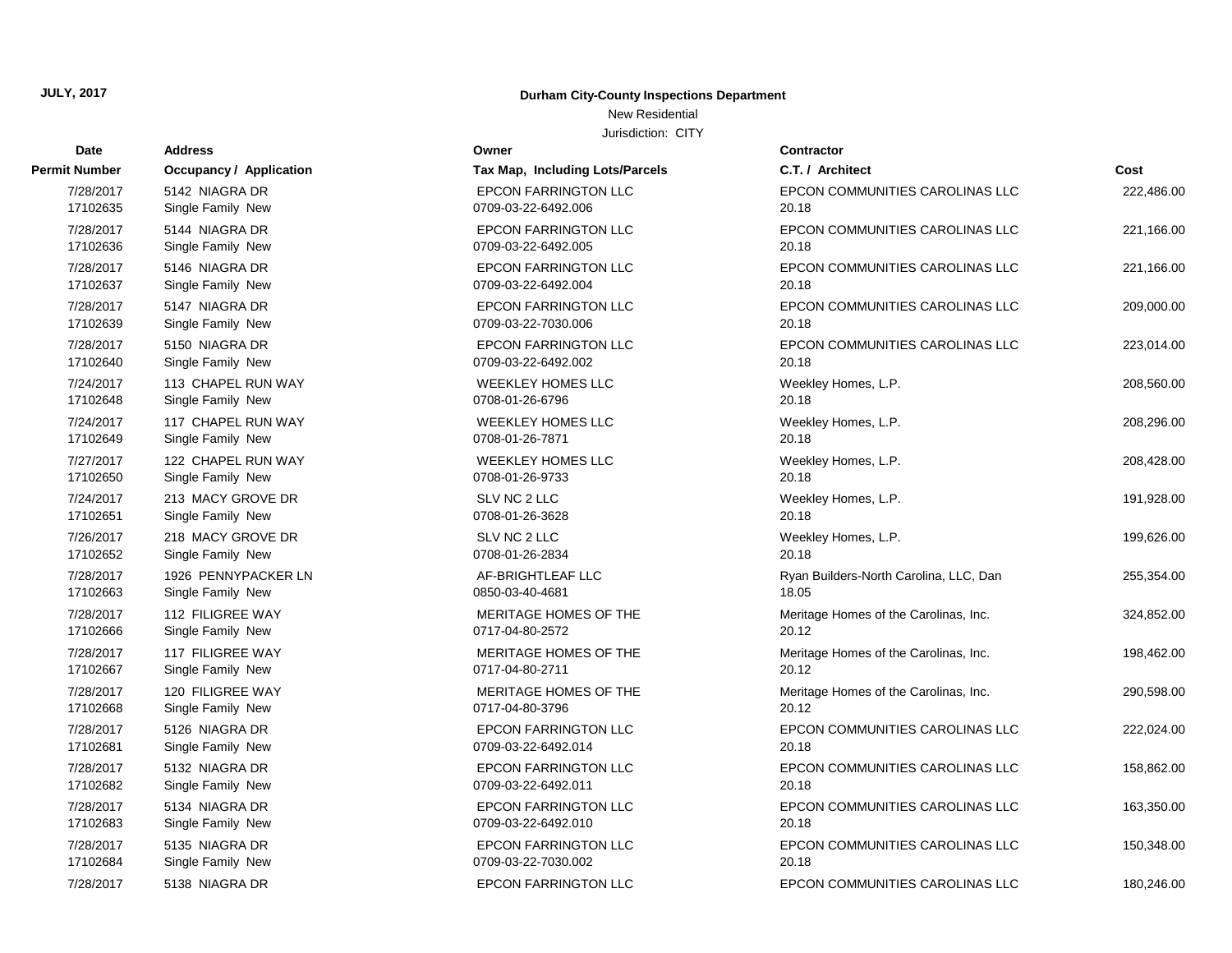## New Residential

| Date          | <b>Address</b>                 | Owner                           | <b>Contractor</b>                   |            |
|---------------|--------------------------------|---------------------------------|-------------------------------------|------------|
| Permit Number | <b>Occupancy / Application</b> | Tax Map, Including Lots/Parcels | C.T. / Architect                    | Cost       |
| 17102685      | Single Family New              | 0709-03-22-6492.008             | 20.18                               |            |
| 7/28/2017     | 219 CHESTNUT OAK PL            | ELD CARDINAL OAKS LLC           | Level Carolina Homes, LLC           | 143,022.00 |
| 17102686      | Single Family New              | 0852-01-44-8945                 | 18.04                               |            |
| 7/20/2017     | 105 WAXWING DR                 | LEVEL CAROLINA HOMES LLC        | Level Carolina Homes, LLC           | 193,974.00 |
| 17102700      | Single Family New              | 0852-01-45-1735                 | 18.04                               |            |
| 7/20/2017     | 3337 PROSPECT PKWY             | MREC LEVEL BRIGHTLEAF SPRING    | Level Carolina Homes, LLC           | 171,500.00 |
| 17102707      | Single Family New              | 0850-04-72-3594                 | 18.05                               |            |
| 7/28/2017     | 1109 AXELWOOD LN               | PULTE HOME COMPANY LLC          | Pulte Home Company, LLC             | 167,442.00 |
| 17102708      | Single Family New              | 0769-03-41-4908                 | 19                                  |            |
| 7/28/2017     | 1217 ARECA WAY                 | PULTE HOME COMPANY LLC          | Pulte Home Company, LLC             | 142,296.00 |
| 17102709      | Single Family New              | 0769-04-42-9173                 | 19                                  |            |
| 7/28/2017     | 103 SILVERHAWK LN              | <b>IRWIN MICHAEL</b>            | M/I HOMES OF RALEIGH LLC            | 243,408.00 |
| 17102710      | Single Family New              | 0769-04-52-9154                 | 19                                  |            |
| 7/28/2017     | 123 PEPPERWOOD WAY             | M/I HOMES OF RALEIGH LLC        | M/I HOMES OF RALEIGH LLC            | 210,012.00 |
| 17102711      | Single Family New              | 0769-04-51-7699                 | 19                                  |            |
| 7/28/2017     | 210 PEPPERWOOD WAY             | <b>IRWIN MICHAEL</b>            | M/I HOMES OF RALEIGH LLC            | 261,294.00 |
| 17102714      | Single Family New              | 0769-04-62-0221                 | 19                                  |            |
| 7/28/2017     | 212 PEPPERWOOD WAY             | M/I HOMES OF RALEIGH LLC        | M/I HOMES OF RALEIGH LLC            | 210,012.00 |
| 17102716      | Single Family New              | 0769-04-62-0235                 | 19.00                               |            |
| 7/28/2017     | 2106 MAGNOLIA TREE LN          | MUNGO HOMES OF NORTH CAROLINA   | Mungo Homes of North Carolina, Inc. | 210,408.00 |
| 17102721      | Single Family New              | 0830-04-61-7131                 | 20.14                               |            |
| 7/28/2017     | 230 MILL CHAPEL RD             | WEEKLEY HOMES LLC               | Weekley Homes, L.P.                 | 284,526.00 |
| 17102740      | Single Family New              | 0707-01-26-5868                 | 20.12                               |            |
| 7/28/2017     | 6612 CROWN PKWY                | AVH BETHPAGE LLC                | AVH CAROLINAS, LLC.                 | 229,878.00 |
| 17102750      | Single Family New              | 0758-03-12-4800                 | 20.14                               |            |
| 7/30/2017     | 1205 ATTICUS WAY               | AVH BETHPAGE LLC                | AVH CAROLINAS, LLC.                 | 190,344.00 |
| 17102751      | Single Family New              | 0758-03-14-9418                 | 20.14                               |            |
| 7/28/2017     | 108 ROUNDTABLE PL              | <b>GHD-STERLING LLC</b>         | True Homes, LLC                     | 174,108.00 |
| 17102754      | Single Family New              | 0747-02-89-5632                 | 20.14                               |            |
| 7/26/2017     | 240 SHAKESPEARE DR             | TRUE HOMES LLC                  | True Homes, LLC                     | 192,390.00 |
| 17102784      | Single Family New              | 0757-01-09-0172                 | 20.14                               |            |
| 7/28/2017     | 104 HISTORY PL                 | <b>GHD-STERLING LLC</b>         | True Homes, LLC                     | 188,496.00 |
| 17102785      | Single Family New              | 0747-02-89-3414                 | 20.14                               |            |
| 7/28/2017     | 109 FORTRESS DR                | TRUE HOMES LLC                  | True Homes, LLC                     | 210,606.00 |
| 17102786      | Single Family New              | 0747-02-89-7470                 | 20.14                               |            |
| 7/28/2017     | 109 SPINDLE DR                 | PULTE HOME COMPANY LLC          | Pulte Home Company, LLC             | 150,000.00 |
| 17102797      | Single Family New              | 0769-03-22-2156                 | 19                                  |            |